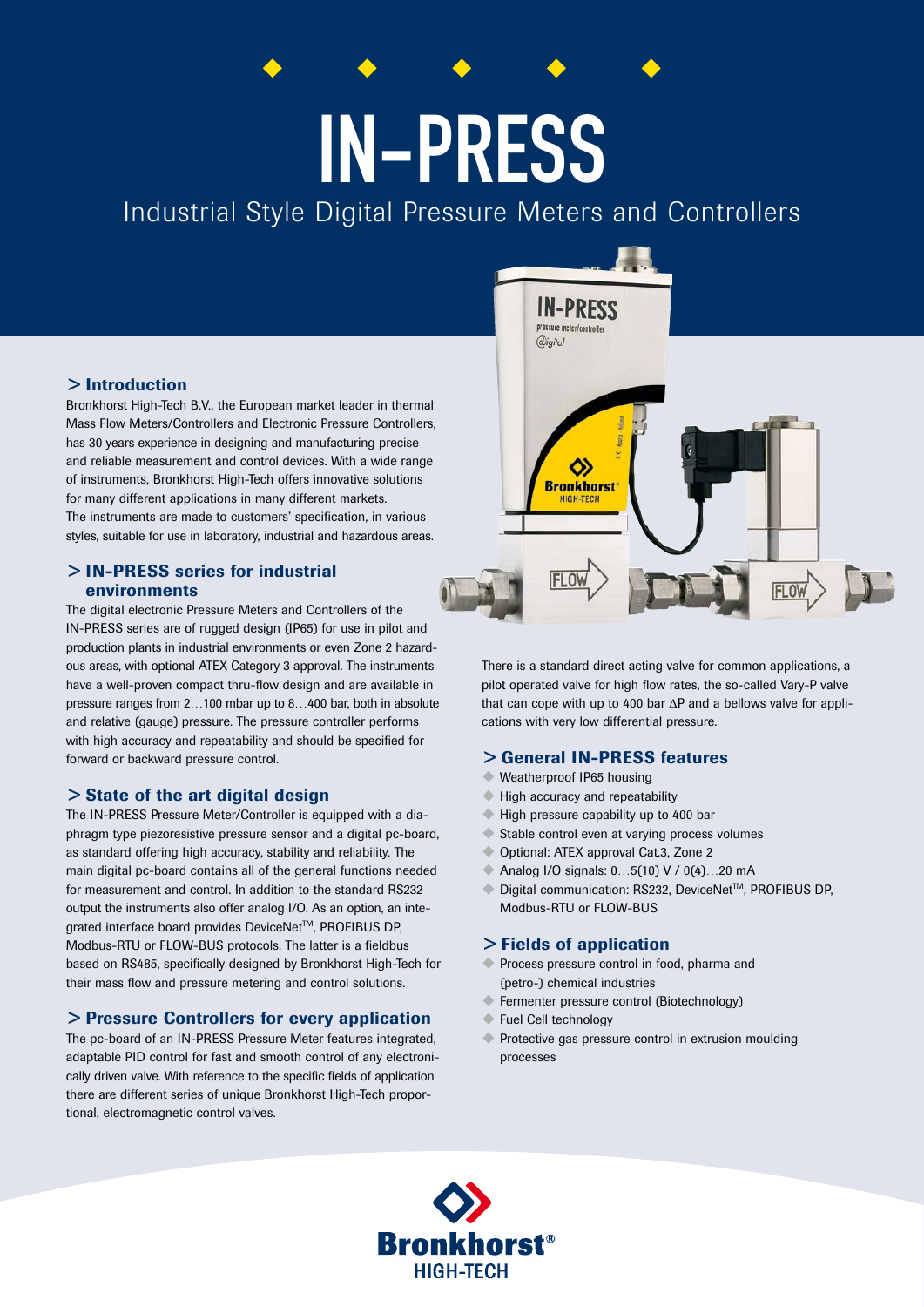# > Measuring principle

The Bronkhorst High-Tech IN-PRESS pressure sensor is a piezoresistive bridge on the surface of a silicon chip. This chip is drilled out on its reverse side, giving the inside of the chip the form of a pressure diaphragm, whose thickness determines the pressure range. When a pressure acts on this chip, the diaphragm flexes, and the resistor values of the bridge alter in proportion to the pressure. The measuring cell is separated from the external pressure by a thin, sensitive stainless steel diaphragm, and the sealed off cavity between diaphragm and cell is filled with oil.



Cross sectional drawing of a pressure sensor

# > Dimensional drawings



#### IP65 Pressure Meter

| Model                  | A  | в |               |     | C H K L Weight (kg) |
|------------------------|----|---|---------------|-----|---------------------|
| P-502CI/P-512CI/       |    |   |               |     |                     |
| P-522Cl/P-532Cl (1/4") | 47 |   | 104 74 145 30 | -36 | 1.1                 |
| Dimensions in mm       |    |   |               |     |                     |

*Dimensions in mm.*



#### IP65 Forward or Back Pressure Controller

| Model                  | A   | в      | C. | н.     | K L |    | Weight (kg) |
|------------------------|-----|--------|----|--------|-----|----|-------------|
| $P-502CI+F-001Al/$     |     |        |    |        |     |    |             |
| P-512Cl+F-011Al (1/4") | 150 | 207 74 |    | 145 30 |     | 36 | 1.6         |
| Dimensions in mm.      |     |        |    |        |     |    |             |

# > Configurations



Pressure measurement



Forward pressure control



Back pressure control

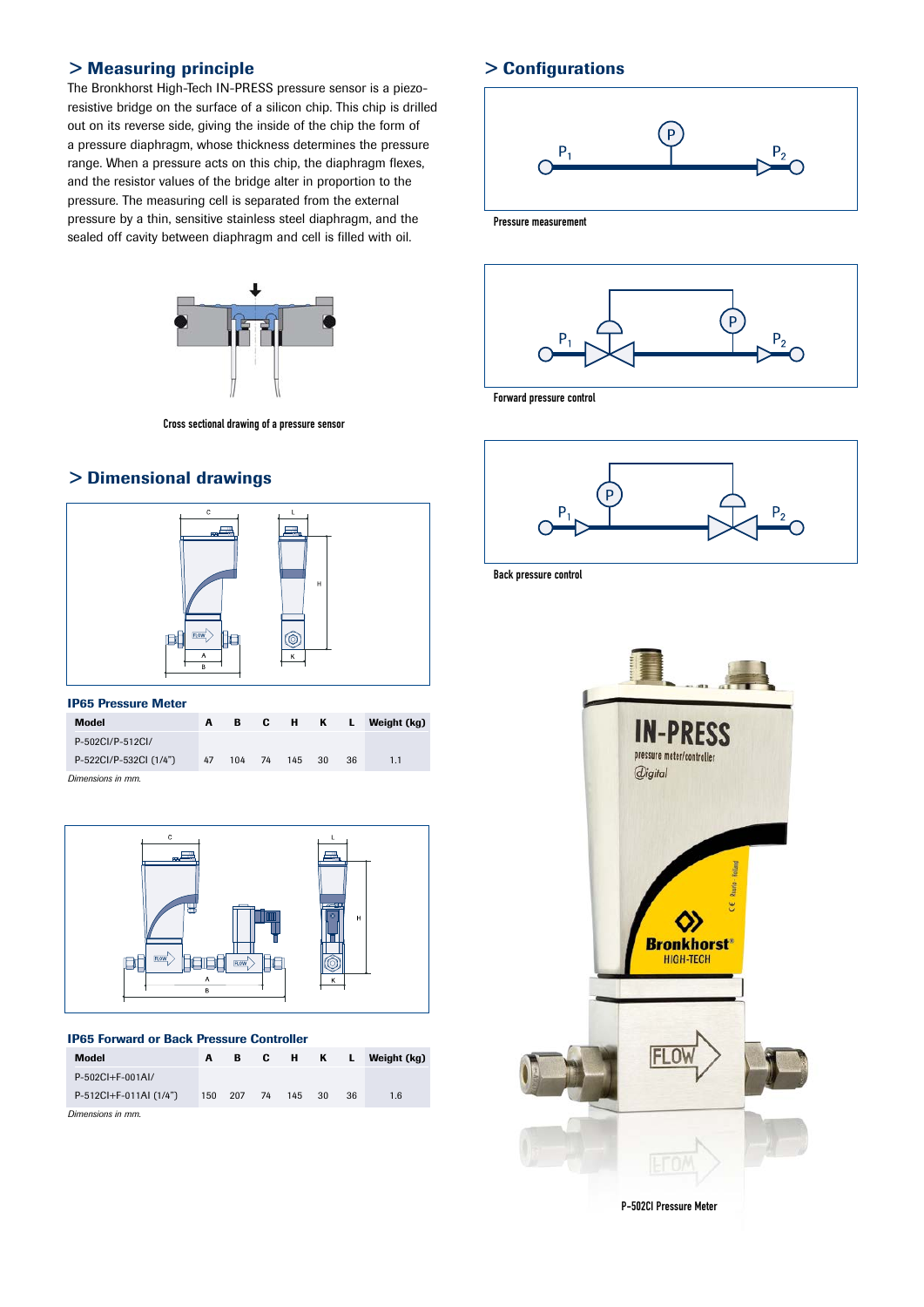#### > Examples of some applications

It is of course impossible to picture the possible number of applications. Here is a limited quantity of basic examples, which are often seen with some variations. However, identical or similar configurations are used in totally different applications. Therefore please consider the ones pictured here as examples for solving common applications.

#### > Pressure control with adjustable flow



The control valve of the IN-FLOW Mass Flow Controller (MFC) forms a closed loop pressure control system with the IN-PRESS Pressure Transducer: the Mass Flow Meter of the MFC measures the required flow rate to maintain the set pressure level. The setpoint voltage divider enables the user to adjust the maximum flow to build up desired pressure levels. Restriction of the maximum flow may for safety reasons be important in certain processes.

#### > Compensation of atmospheric pressure changes



Superconducting coils, which are used to generate magnetic fields, are cooled by liquid helium. Depending on the temperature exchange gaseous helium should be vented. With a manually controlled outlet the variation of the atmospheric pressure disturbs the magnetic field. By using an IN-PRESS Back Pressure Controller the pressure for the superconducting coils is kept constant, thus eliminating the negative effects of atmospheric pressure variations.

#### > Back pressure control independent of gas mix and total flow



A gas mixture is formed by IN-FLOW Mass Flow Controllers. In a process chamber the effect of the catalyst on certain reactions is tested. The pressure in the process chamber is controlled to the desired level by means of an IN-PRESS Back Pressure Controller, independent of the total flow and/or the composition of the mixture.

#### > Pressure control combined with flow measurement



This arrangement of an IN-FLOW Mass Flow Meter with, in series, an IN-PRESS Forward Pressure Controller is used in burner test applications, or tests to check the inlet pressure dependence of the capacity of mechanical pressure regulators, or the tolerance on the bore of orifices, etc.

#### > Back Pressure Control in Fuel Cell Systems



In Fuel Cell systems Electronic Pressure Controllers are used to maintain the pressure at optimum process conditions, even at variable flow rates. The IN-PRESS Back Pressure Controllers keep the  $H_2$  and  $O_2$  pressures equal and very stable, ensuring that the membranes of the cells are not damaged by large pressure differences.